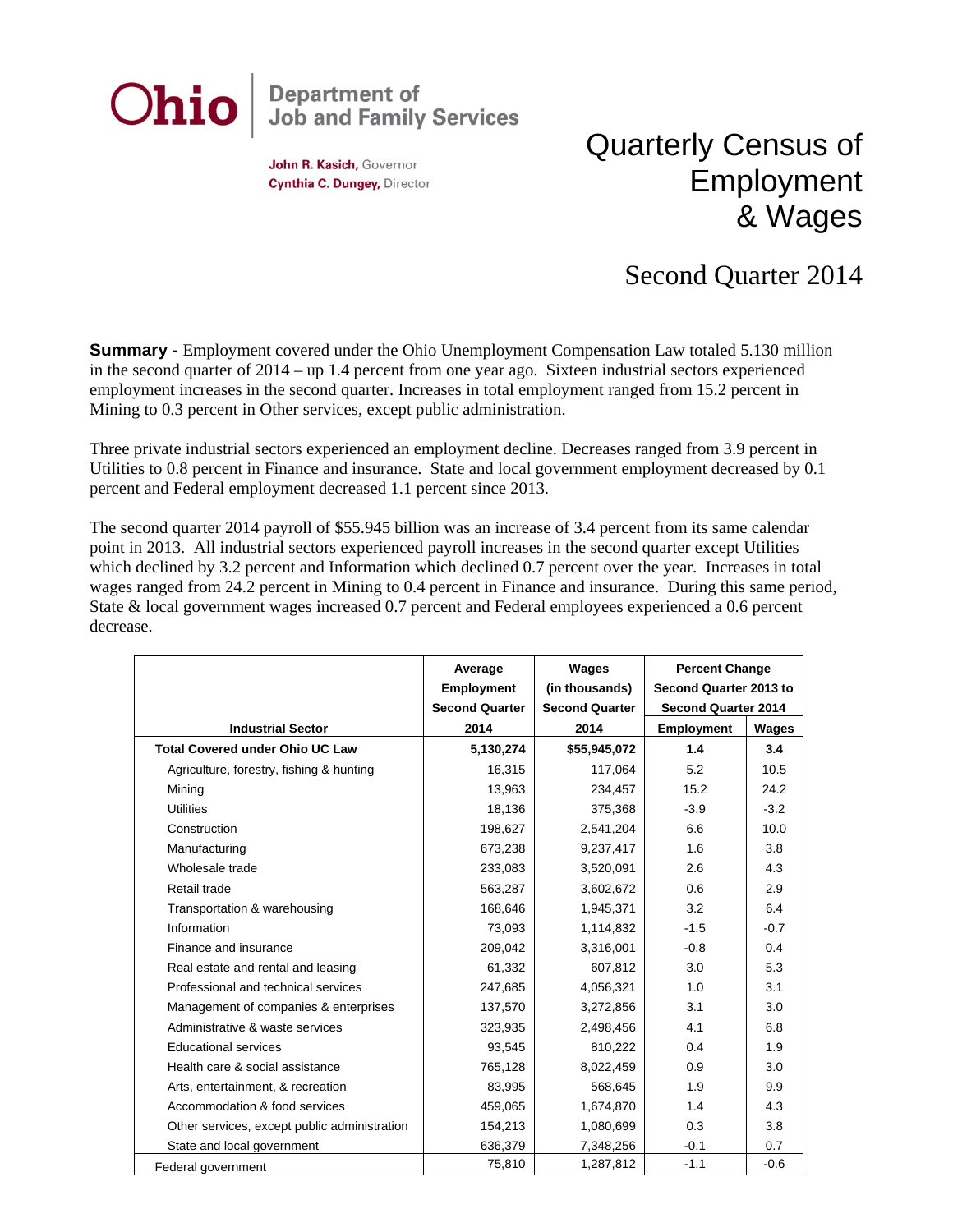All ten of Ohio's largest counties experienced employment increases from their second quarter 2013 levels. Increases ranged from 2.9 percent in Butler County to 0.2 percent in Cuyahoga County.

All ten of Ohio's largest counties experienced payroll increases since 2013. Payroll gains ranged from 4.7 percent in Butler County to 1.7 percent in Mahoning County.

|                                        | Average<br><b>Employment</b> | Wages<br>(in thousands) | <b>Percent Change</b><br>Second Quarter 2013 to |       |
|----------------------------------------|------------------------------|-------------------------|-------------------------------------------------|-------|
|                                        | <b>Second Quarter</b>        | <b>Second Quarter</b>   | <b>Second Quarter 2014</b>                      |       |
| <b>Industrial Sector</b>               | 2014                         | 2014                    | <b>Employment</b>                               | Wages |
| <b>Total Covered under Ohio UC Law</b> | 5,130,274                    | \$55,945,072            | 1.4                                             | 3.4   |
| <b>Butler</b>                          | 142,425                      | \$1,513,936             | 2.9                                             | 4.7   |
| Cuyahoga                               | 695,338                      | \$8,536,756             | 0.2                                             | 2.7   |
| Franklin                               | 691,515                      | \$8,443,671             | 2.5                                             | 3.7   |
| Hamilton                               | 493,382                      | \$6,443,780             | 1.1                                             | 2.4   |
| Lorain                                 | 95,774                       | \$946,171               | 1.0                                             | 2.4   |
| Lucas                                  | 203,751                      | \$2,161,087             | 1.6                                             | 4.1   |
| Mahoning                               | 97,033                       | \$829,859               | 0.5                                             | 1.7   |
| Montgomery                             | 242,133                      | \$2,543,387             | 1.4                                             | 3.2   |
| <b>Stark</b>                           | 158,323                      | \$1,463,844             | 1.5                                             | 2.7   |
| Summit                                 | 258,859                      | \$2,776,642             | 1.3                                             | 2.8   |
| All other counties                     | 2,051,741                    | \$20,285,939            | 1.5                                             | 4.0   |

The chart that follows presents the percentage of Ohio covered employment in each of the ten largest counties and all other counties combined. Ten of Ohio's 88 counties account for more than 60 percent of the state's covered employment.

## Percentage of Second Quarter 2014 Employment - Ten Largest Counties